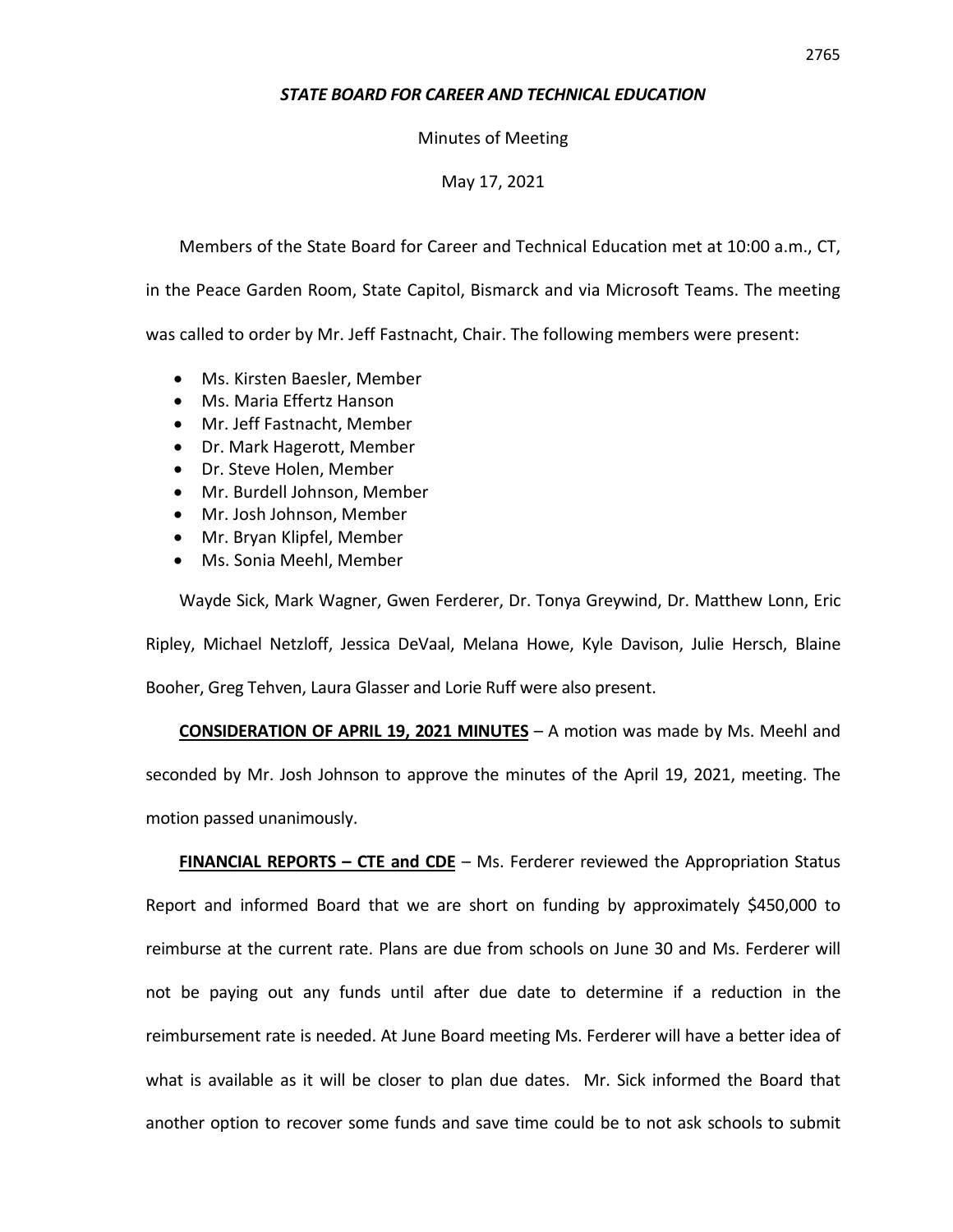travel receipts but then to increase the reimbursement rate.

Dr. Lonn reported that the CDE budget is on track. Budgeted general funds have been expended to 95% but special funds dollars there are still around 60% spending authority. A reminder that CDE has little income in July and August and needs those carryover dollars for expenses during those months.

A motion was made by Ms. Effertz Hanson and seconded by Mr. Burdell Johnson to approve the CTE and CDE financial reports as presented. The motion passed unanimously.

**STATE DIRECTOR'S REPORT** – Mr. Sick reported staffing update of Brenda Schuler and Bonnie Schuchard have retired. Mr. Sick thanked Laura Glasser for being the interim for the Board and that Lorie Ruff will be the new Administrative Assistant for Ms. Ferderer, Mr. Wagner and himself. CTE is currently reviewing applications for a new Administrative Assistant who will work with Trade, Industry, Technical & Health Sciences, Information Technology and Technology & Engineering.

Mr. Sick informed members of a couple retirements around the state that will impact CTE. Mr. Dan Rood, CTE Director from SE Region Career & Technology Center in Wahpeton and also Mr. Harvey Link from ND State College of Science.

Mr. Sick and Mr. Wagner provided Choice Ready Grant Training on April 19 & 20. Training included Work-Based Learning, Industry Certification and Career Exploration Experiences to assist schools in applying for those dollars.

Mr. Sick attended a ND Department of Labor Grant Advisory Committee Meeting and has also gave project ideas to Department of Public Instruction for the ESSER fund usage.

Mr. Sick met with XAP, creator of our RUReady platform, on how to integrate Work-Based Learning and employer matching opportunities within the system to increase the value of RUReady.

Mr. Sick reported that on May 6 they held in person the Quarterly Directors Meeting in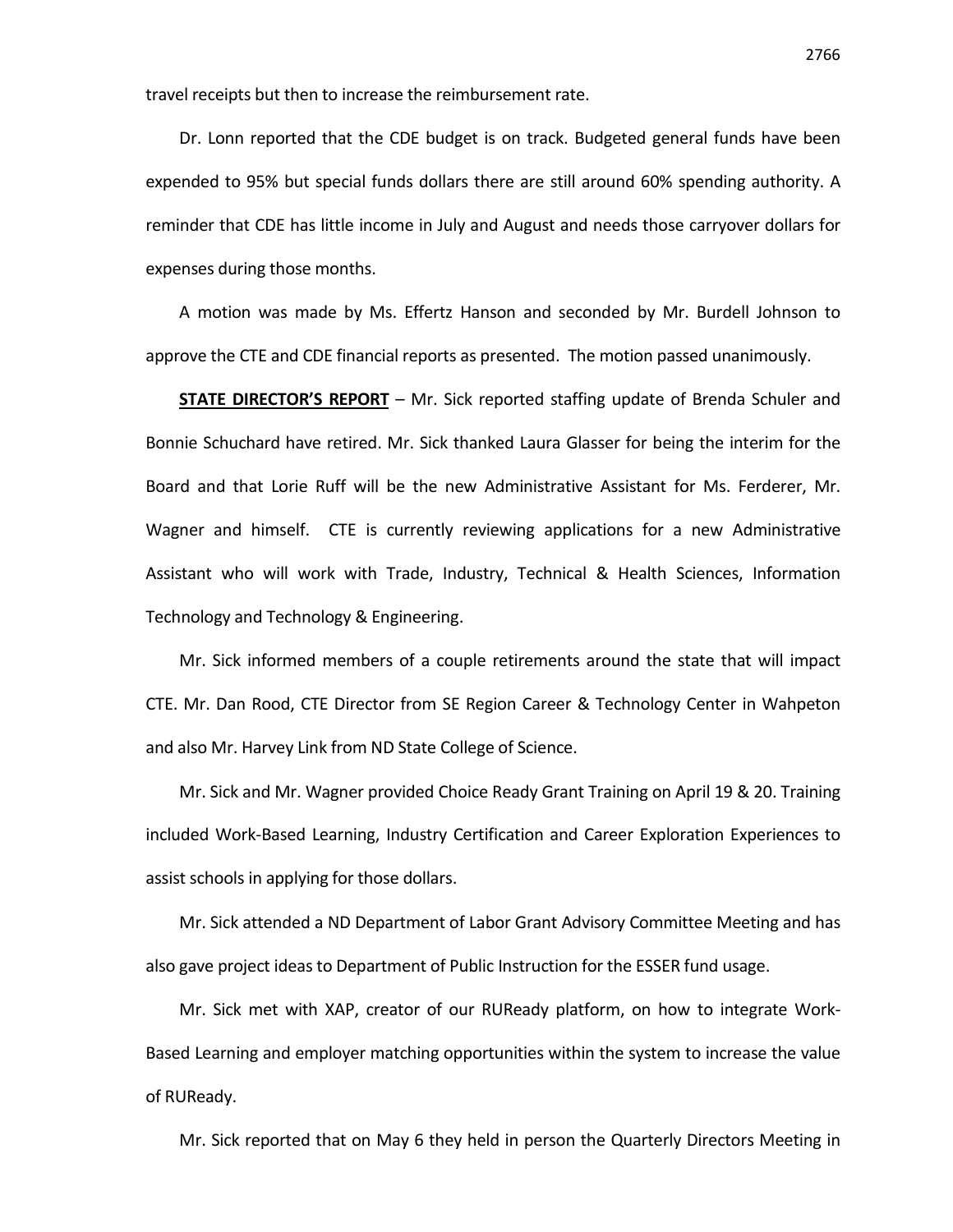Bismarck. There were presentations from Bismarck State College on Polytechnic Update, and Lake Region State College on their Apprenticeship Grant and AdvanceCTE Shared Vision.

Upcoming events, Mr. Sick reported that he will be a part of HB1478 Administrative Rules Committee and also involved in the CTE Without Limits discussion on a national level. Mr. Sick with be co-presenting on Work-Based Learning with Mr. Mike Hanson, CTE Director from North Valley Area CTC, at the Innovation in Education Summit. Mr. Sick has also been invited to be on a panel during Innovation Education Week and will be discussing IT and cybersecurity.

Mr. Sick reported that the Legislative Session ended on April 29. Following are bills that CTE had been watching:

- HB1015 is the ND OMB budget bill and the \$70M for CTE expansions across the state.
- HB1375 allows for a scholarship for students that have completed dual credit courses and enrolls in a ND college or university. This is a \$750 maximum scholarship.
- HB1380 is the Legacy Fund streaming bill starting in the 23-25 biennium, up to \$30M would be set aside for workforce enrichment projects.
- HB1478 would allow for alternative education opportunities outside the classroom for course credit. SB2018 is the Department of Commerce appropriations where the AHEC funding is housed which operates HOSA.

• SB2019 is the CTE appropriations bill - CTE secondary grants were increased by \$2.25M which includes \$1.25M for cost to continue and \$1M for new and expanding. Marketplace for Kids is back to \$300K and TrainND is back to \$2M. CDE was held whole. Farm Management Education program was cut but received an additional \$50,000. They ended with \$1,706,138 and should operate fine for the next biennium.

Salaries will be discussed at the June meeting. The OMB bill passed 1.5% or minimum of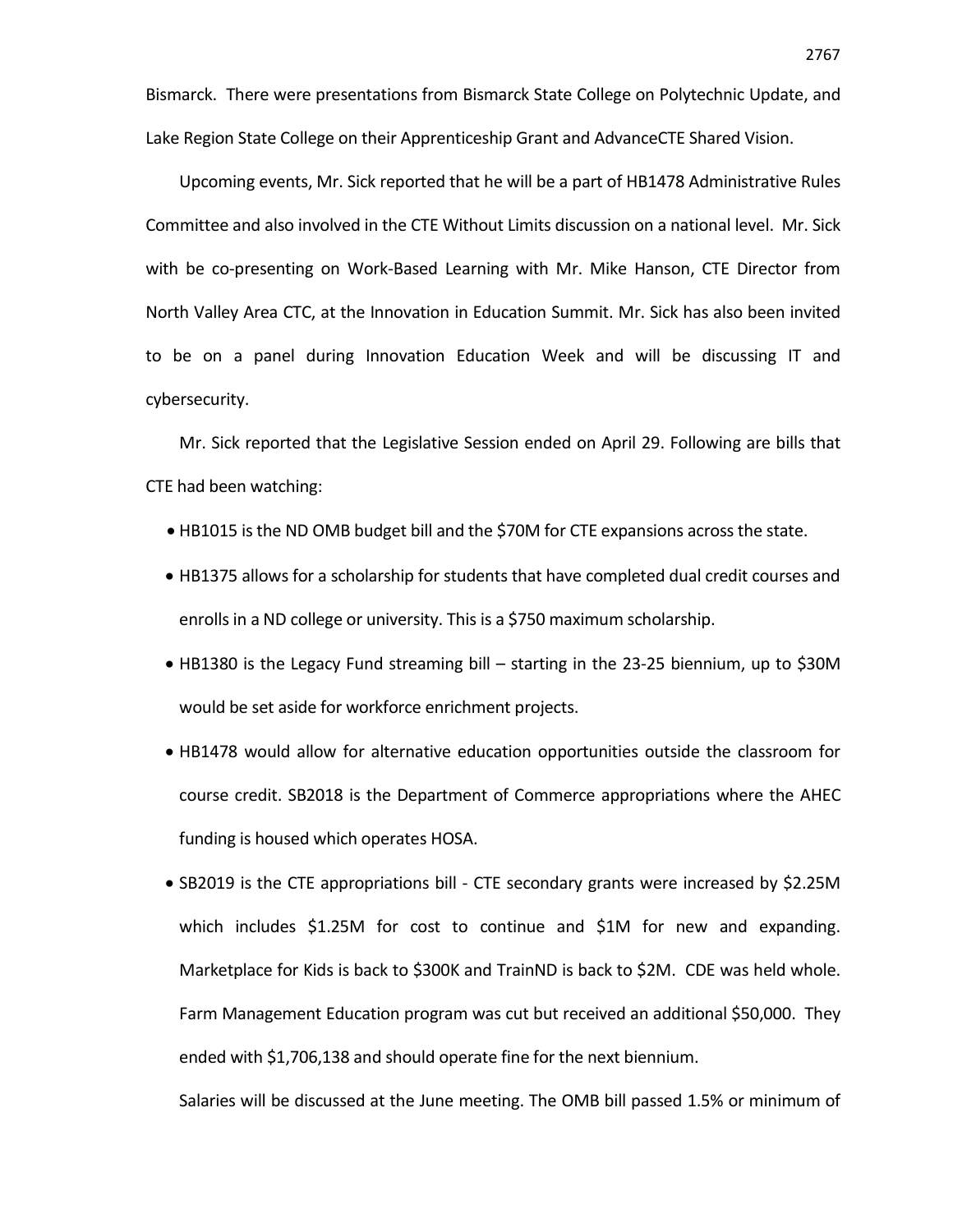\$100 per month the first year and 2% average in the second year. CTE line item is reduced due to elimination of 2 unfilled FTE.

- SB2196 allows for school boards to develop alternate graduation pathways
- SB2272 continues the Career Builders program including \$2.25M in grants for highdemand jobs.

**CDE REPORT** – Dr. Lonn reported that enrollment is up and that they have summer school enrollments currently coming in. The completion rates are around 80% which has been the national trend.

Dr. Lonn review the 2020-2021 CDE Organizational Objectives with Key Results with the Board. The organization had set 3 objectives for the year  $-1$ ) Increase the amount of students taking CDE online courses, 2) Increase student learning and 3) Improve organizational efficiencies and process performances. Two of the three objectives were met with increase student learning not achieving what the organization had set at 90% or greater. Due to completion rate across the board going down this also effected CDE.

Dr. Lonn reported that a new "Go Live" business platform will launch on May 24, 2021. This will clean up some old processes and will be faster to enroll students as their initial information will be populated using their student ID number.

Dr. Lonn tabled the 2021-2022 CDE Pricing Proposal until the June meeting as the are currently revising these numbers.

**PROPOSED BUDGET** – Mr. Sick reviewed the CTE 21-23 Administrative Budget. Professional Services had a large increase due to the addition of LRSC Apprenticeship Grant and Supplies increased with RUReady.

CDE 21-23 Administrative Budget was reviewed. It was clarified that supplies line item is fees to their vendor for student curriculum.

Mr. Fastnacht requested that in June bring the Administrative Budget showing on one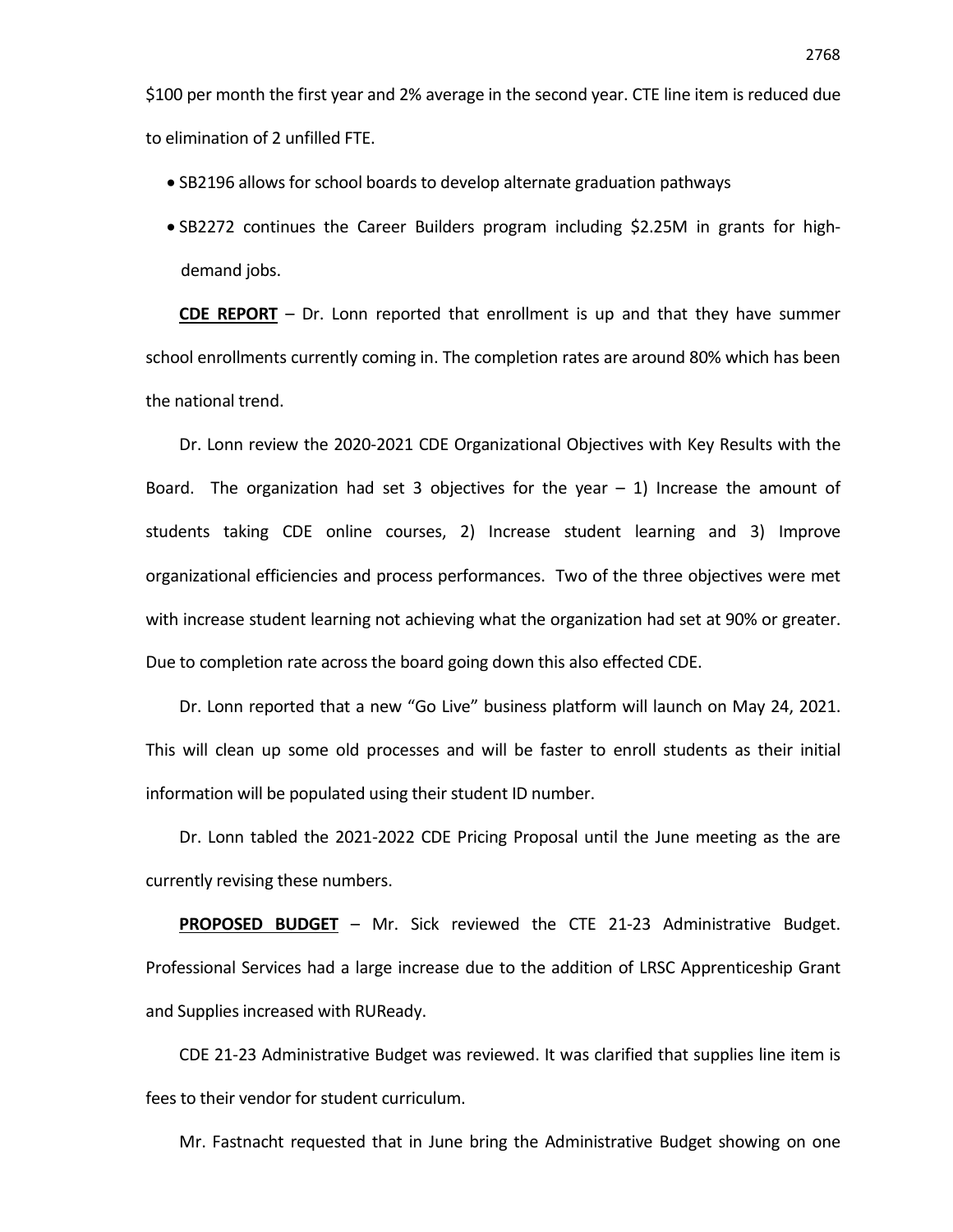page the full two years and for the last biennium and next biennium.

Mr. Sick also reviewed the CTE 2021-23 Biennium General Fund Projections and FY2022 Program Budgets. Concern was expressed by Board members on how tight the budget is. When the Fall Revised Budgets are submitted, we will have a better idea of what allocation requests will be. New and expanded requests may not be approved during the second part of the biennium due to no funding available. Mr. Sick reviewed the Total Carl Perkins Funds Obligated and the allocation. This will be discussed in more detail at the June meeting.

New and Expanded Program requests were due April 30 from schools. From those applications we received requests for \$141,186 for new programs and \$327,287 for expanded programs for the fiscal year 2022. This will also be reviewed in more detail at the June meeting.

**PRIVATE CAREER SCHOOL PRESENTATION** – Greg Tehven, Director and Co-Founder and Blaine Booher, Program Director, with Emerging Digital Academy gave an overview of their services. They are North Dakota's first immersive coding school and provides a projectfocused technical training to students specializing in full stack web engineering. Training consists of 20 weeks of intensive training, mentors from local companies and group and individual projects. They have graduated 31 students in the first year with a vast majority working in the field.

**LAKE REGION STATE COLLEGE – US DOL APPRENTICEHIP GRANT UPDATE** – Melana Howe from Lake Region State College reviewed the \$438,000 grant that they have received through the US Department of Labor. Grant goals are to provide high-quality apprenticeship in the state, increase the number and quality of apprenticeships and improve data collection, sharing and integrity.

**READING LANGUAGE ARTS PERFORMANCE DISCUSSION** – Mr. Sick reviewed the request to reset the English Language Arts Target for school year 2020-21 from 48.76% to 46.90%. The